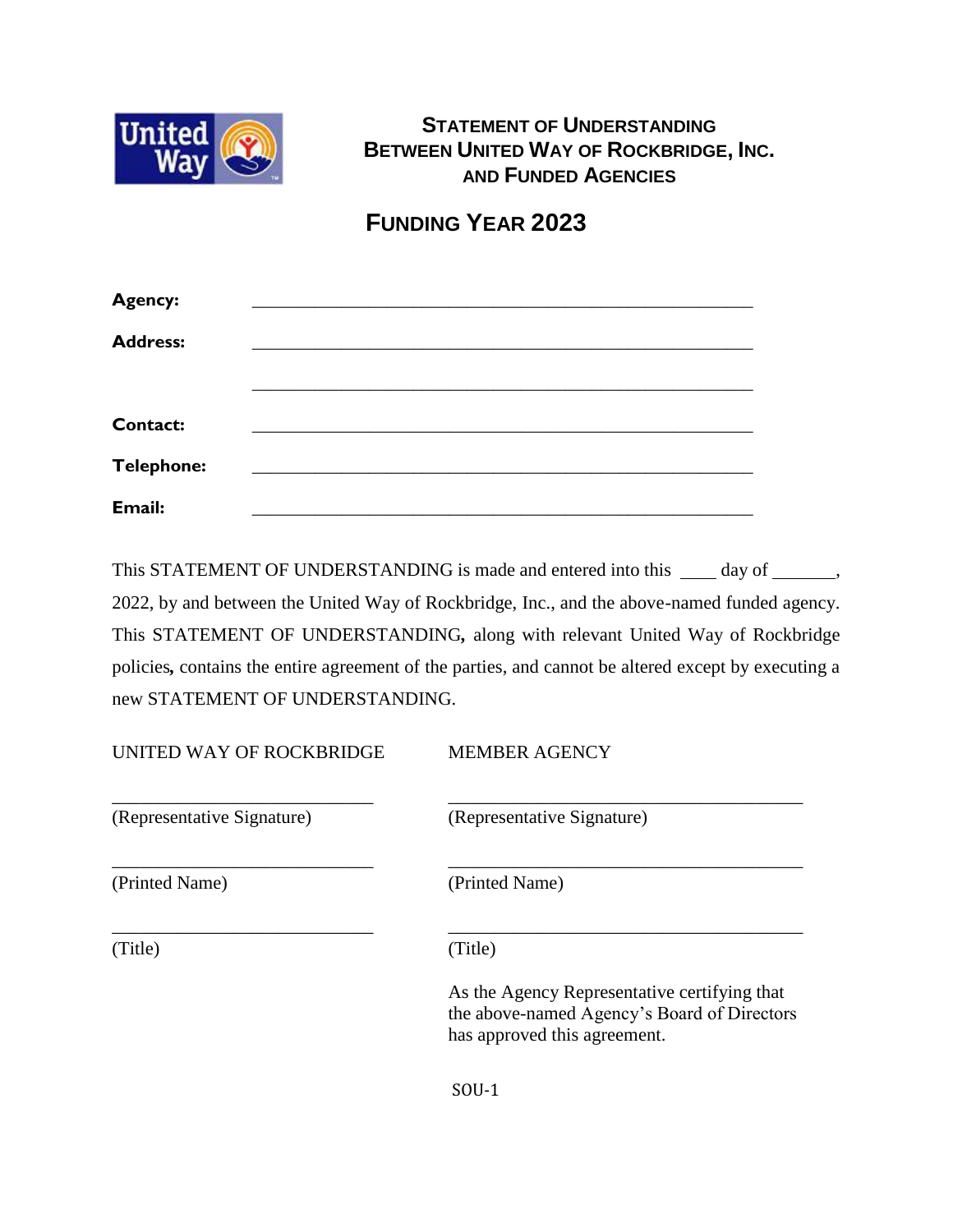# **STATEMENT OF UNDERSTANDING Between United Way of Rockbridge, Inc. and Funded Agencies**

#### **I. General Statement of Purpose**

The United Way of Rockbridge (hereafter called United Way or UWR) and its funded agencies provide a broad range of services addressing the human service needs of people in the Buena Vista, Lexington and Rockbridge County community and to assure public support of United Way's efforts and its funded agencies. United Way provides leadership to meet the long term needs of the community by assessing the needs of the community helps to coordinate efforts to find the resources to meet those needs.

United Way and its funded agencies will:

- **A.** Assess, on a continuing basis, the need for human services and educational programs; seek solutions to address those needs; assist in the development of new services and educational programs; promote preventive activities, and foster cooperation among local, state and national agencies serving the community.
- B. Develop the financial resources governmental, community and voluntary to meet the human support and educational needs of the community and promote sustainability of those resources.
- C. Mobilize community support for the United Way's the funded agencies.

#### **II. Eligibility Standards for Agencies**

The United Way uses seven criteria to determine the eligibility of organizations for United Way assistance. Evidence must be submitted to United Way by providing copies of organizational by-laws and financial reports.

The criteria are:

- A. The agency must serve, but need not be limited to, the people of Buena Vista, Lexington and Rockbridge County.
- B. The agency must be an incorporated, not-for-profit organization, possessing tax-exempt status under section 501(c)(3) of the Internal Revenue Code.
- C. The agency must provide health, education, welfare, and other social services.
- D. The agency must be governed by an active, voluntary, policy-making board, that includes individuals from the Rockbridge community. The governing Board must meet at least quarterly. Minutes of Agency Board meetings must be made available to the United Way on request.
- E. The agency must not discriminate on the basis of race, religion, sex, age, or national origin in its staffing policies, use of volunteers, or provision of services.
- F. The agency must demonstrate ability to manage both its programs and its finances in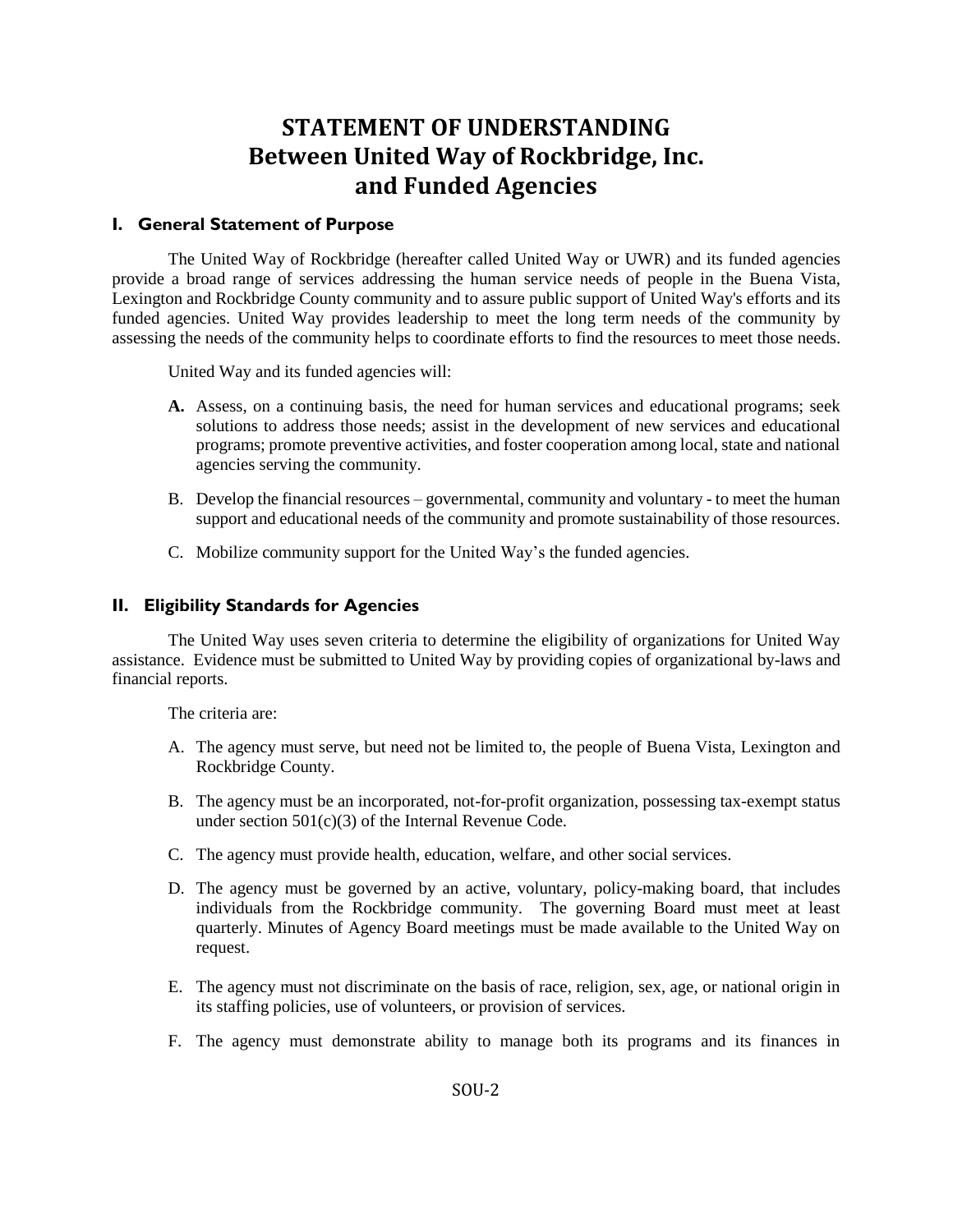accordance with generally accepted procedures. Each funded agency must make available to the United Way an annual financial report prepared by a qualified professional who is not a member of the agency's staff. A Letter of Opinion from a Certified Public Accountant must accompany reports from agencies with annual budgets exceeding \$100,000.

G. The agency must agree to abide by the terms set forth in the Statement of Understanding. United Way reserves the right to withhold allocated funding if a funded agency fails to comply with this agreement. Allocated funding may be withheld until discussion between the agency and United Way resolves the non-compliance issue(s).

## **III. Additional Responsibilities of Funded Agencies**

Each funded agency must agree to:

- A. Prepare and adopt a program and financial plan and submit it to United Way of Rockbridge on the forms it supplies, for UWR's annual fund distribution process and to cooperate with the UWR Allocations Committee in its reviews.
- B. Provide UWR with a year-end final report of the results and outcomes of the funded programs and/or projects. A template will be provided by UWR.
- C. Inform the United Way of Rockbridge of any significant changes in program or staffing that would the program supported by UWR.
- D. Engage in a continuing effort to make the community aware of the services the agency provides and of its membership in the United Way. It will do this by the following:
	- 1. By publicizing the agency's objectives, services, and accomplishments;
	- 2. Participating in United Way of Rockbridge public information activities;
	- 3. Acknowledging its United Way affiliation in publicity and publications and display the United Way logo on fliers, advertisements, at public functions, and at the agency's local office.
	- 4. Assist UWR to widen its public support and understanding by having at least one representative attend the United Way Annual Meeting held each February. (Due to the pandemic, it may be held virtually.) Funded agencies are also expected to provide staff and volunteer representation at the event that launches the United Way Campaign in September (with COVID, the event may not be held).
- D. Assist UWR's annual fundraising campaign by providing information, materials and personnel for publicity purposes and campaign activities.
- E. Terminate participation with the United Way of Rockbridge if the agency is unable to meet the Eligibility Criteria and Additional Responsibilities in the Statement of Understanding, by filing a written notice of resignation with the Director of the United Way Board of Directors.

# **IV. Agency Fund Raising Activities**

Through its unified, annual campaign drive United Way of Rockbridge provides an effective and